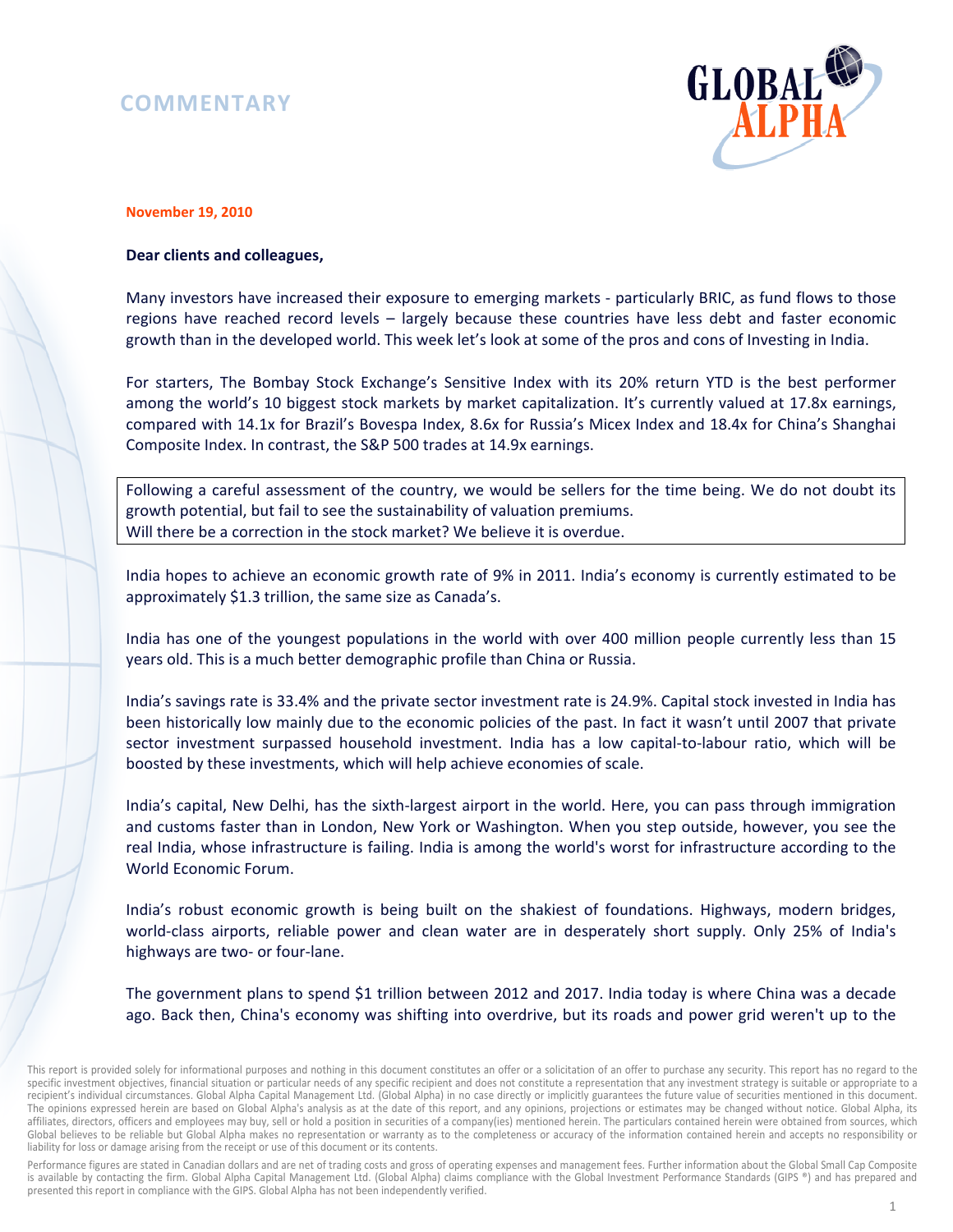## **COMMENTARY cont.**



task. The government has also launched various market-friendly policies; now a third of these projects are financed by private sector, vouching for the projects' financial feasibility and turnaround time.

India's food inflation rate is 10.3%. In fact turmeric (a yellow spice) has soared 64% and the cost of onions rose 50%; these being the basic ingredients of an Indian meal. Residential rentals have increased between 12 to 20%. The rising cost leaves little available disposable income.

Rural India accounts for 70% of India's population. A move to cities as we saw decades ago in China will no doubt contribute to growth. Only 35% of the population currently has access to banking services. The government is relying on improving credit delivery to help reach out to those untouched by the nation's economic progress.

All the above-mentioned issues can be resolved by investment and time; however, the most crucial factor facing the country at the present time is corruption. India suffers from systemic corruption as opposed to personal corruption as we sometimes see in China. In fact, the situation in India has reached the point where you pay for a service and you do not know if your job will ever get done.

The corporate space is no different; in fact, India does not have any laws to safeguard whistle-blowers. Corruption is the elephant in the room that needs to be tackled.

There are ways to benefit from the growth of India with less risk. Healthcare, Infrastructure, Technology are sectors that come to mind.

Among the companies in the portfolio that may benefit, let's consider:

Furiex Pharmaceuticals, which has an important diabetes drug. India has a diabetes epidemic with over 100 million people currently affected. This number is fast growing due to lifestyle changes.

Nakanishi, a leader in dental products. The company is growing fast in India as there is one dentist for 10,000 people, 5 times less than in developed markets.

Carl Zeiss Meditec, a leader in therapies for eye diseases. It is also seeing fast growth as Indians and Asians in general have a much higher occurrence of some eye diseases such as glaucoma, which is mainly caused by heredity.

Going back to infrastructure, Autogrill operates Food and Beverage services in Bangalore and Hyderabad airports as well as retail and duty free in Cochin and Delhi airports and is looking to grow its airports and highway food, beverage and retail services business segments.

Performance figures are stated in Canadian dollars and are net of trading costs and gross of operating expenses and management fees. Further information about the Global Small Cap Composite is available by contacting the firm. Global Alpha Capital Management Ltd. (Global Alpha) claims compliance with the Global Investment Performance Standards (GIPS ®) and has prepared and presented this report in compliance with the GIPS. Global Alpha has not been independently verified.

This report is provided solely for informational purposes and nothing in this document constitutes an offer or a solicitation of an offer to purchase any security. This report has no regard to the specific investment objectives, financial situation or particular needs of any specific recipient and does not constitute a representation that any investment strategy is suitable or appropriate to a recipient's individual circumstances. Global Alpha Capital Management Ltd. (Global Alpha) in no case directly or implicitly guarantees the future value of securities mentioned in this document. The opinions expressed herein are based on Global Alpha's analysis as at the date of this report, and any opinions, projections or estimates may be changed without notice. Global Alpha, its affiliates, directors, officers and employees may buy, sell or hold a position in securities of a company(ies) mentioned herein. The particulars contained herein were obtained from sources, which Global believes to be reliable but Global Alpha makes no representation or warranty as to the completeness or accuracy of the information contained herein and accepts no responsibility or liability for loss or damage arising from the receipt or use of this document or its contents.